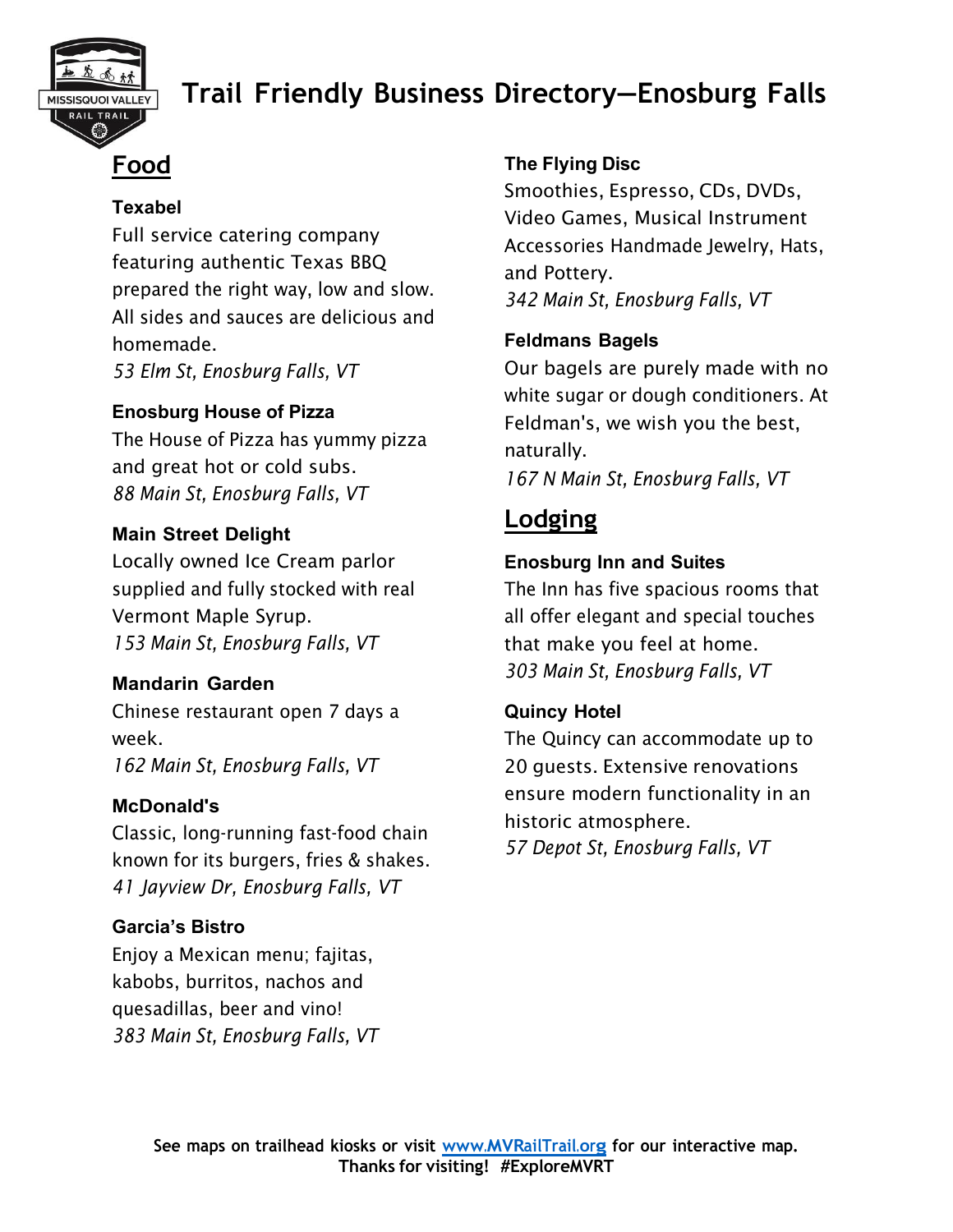

# **Trail Friendly Business Directory—Enosburg Falls**

# **Camping**

### **Missisquoi Magic Tentrr Glamping Site**

Beautiful view of Jay Peak and Enosburg Mountain. Our campsite is set in a grove at the end of a meadow. Online reservations required.

[https://www.tentrr.com/explore/Verm](https://www.tentrr.com/explore/Vermont/Missisquoi-Magic/) [ont/Missisquoi-Magic/](https://www.tentrr.com/explore/Vermont/Missisquoi-Magic/)

### **Northern Forest Canoe Trail Campsite**

Free, first come, first served campsite serving the Northern Forest Canoe Trail and the MVRT. Accessed via the Brownway River Trail.

Missisquoi Street, Enosburg Falls, VT

### **Mill Pond Campground**

Family-owned campground. Mill Pond is about 4 acres, which is fed by Lake Carmi. The pond spills over a damn, into the Sisco Brook. 75 Mill Pond Road, Franklin, VT

### **Retail**

### **Boston Post Dairy**

We are a family run farm & Country store located in beautiful Enosburg Falls, Vermont. We have goats on the farm, and make award winning cheeses from their milk as well as goat milk soaps. We make specialty bakery & maple products and so much more. *2061 Sampsonville Rd, Enosburg Falls, VT*

#### **Hannaford Supermarket**

Full-service supermarket. *71 Jayview Dr, Enosburg Falls, VT* 

### **The Harvest House**

Small store with mostly Mexican and Spanish food items. Some clothing, shoes and local consignment *218 Main Street, Enosburg Falls, VT* 

### **Wood Meadow Market**

Wood Meadow market sells organic produce, meat, grains, baked goods, fresh peanut butter, and more. *342 Main St, Enosburg Falls, VT*

### **The Great Outdoors**

Outdoor sports and bicycle store. High quality goods & high quality service. *162 Main Marketplace, Enosburg Falls*

### **B's Flowers**

Full-service florist and gift shop, potted plants, funeral and wedding arrangements. *303 Main St, Enosburg Falls, VT*

### **Poppy's Rail Trail Flowers & Boutique**

Full-service florist with exceptional plants potted up in gorgeous pottery. Candles, antiques, jewelry, cards and more. *31 Depot St, Enosburg Falls, VT*